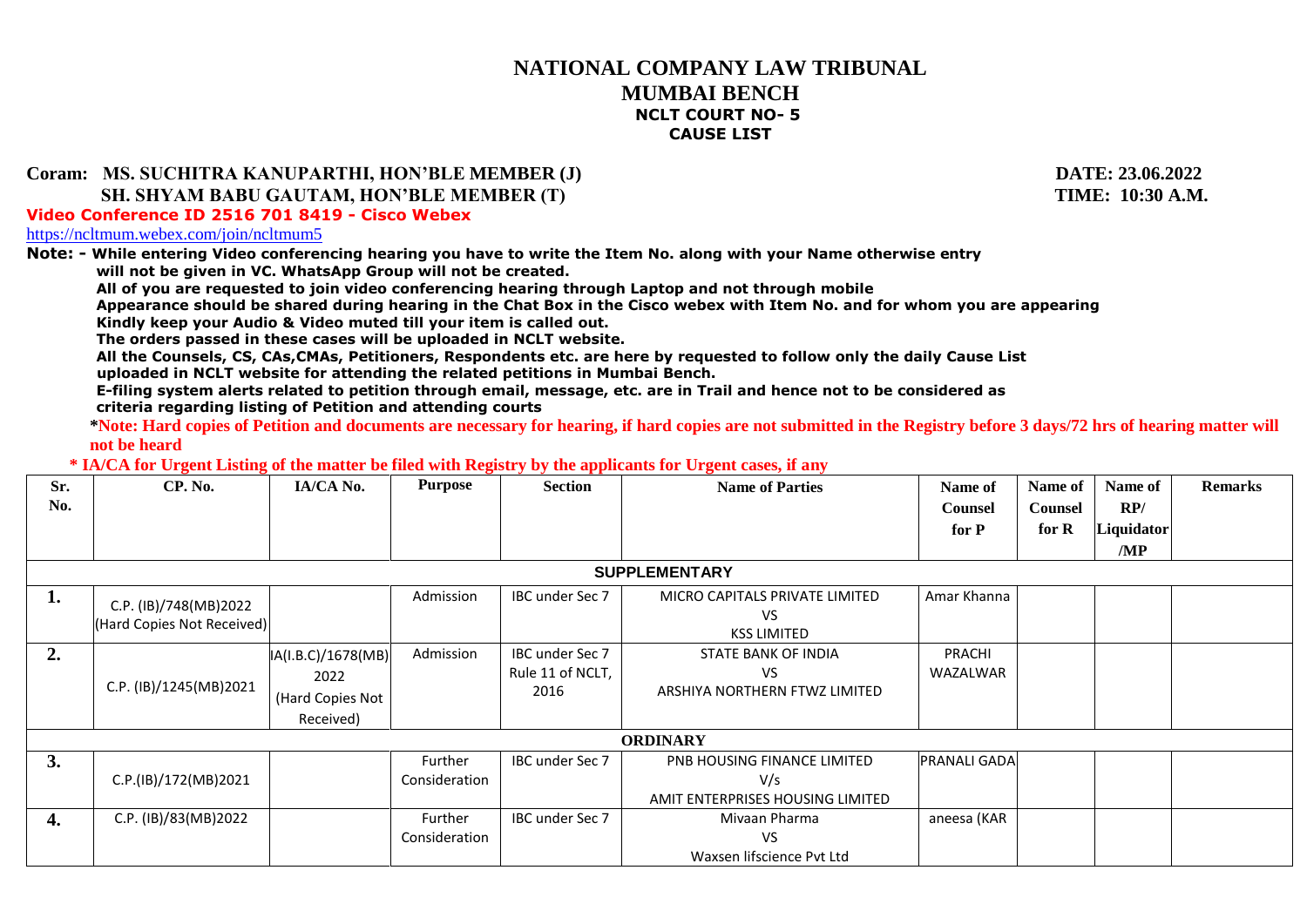| Sr.<br>No. | CP. No.                | IA/CA No.                          | <b>Purpose</b> | <b>Section</b>  | <b>Name of Parties</b>                                                      | Name of<br><b>Counsel for P</b> | Name of<br><b>Counsel</b> | Name of<br>RP/    | <b>Remarks</b> |
|------------|------------------------|------------------------------------|----------------|-----------------|-----------------------------------------------------------------------------|---------------------------------|---------------------------|-------------------|----------------|
|            |                        |                                    |                |                 |                                                                             |                                 | for R                     | Liquidato<br>r/MP |                |
| 5.         |                        |                                    | Further        | IBC under Sec 7 | Saraswat Co-op. Bank Ltd                                                    | V.Deshpande &                   |                           |                   |                |
|            | C.P. (IB)/518(MB)2022  |                                    | Consideration  |                 | <b>VS</b>                                                                   | Co.                             |                           |                   |                |
| 6.         |                        |                                    | Further        | IBC under Sec 7 | SRISTI HOSPITALITY PRIVATE LIMITED<br>Nagpur Nagrik Sahakari Bank Limited   | Dhiraj Mhetre                   |                           |                   |                |
|            | C.P. (IB)/4287(MB)2019 | IA(I.B.C)/1043(MB)                 | Consideration  | Sec 60(5)       | <b>VS</b>                                                                   |                                 |                           |                   |                |
|            |                        | 2022                               |                |                 | VIDARBHA SUAGAR MILLS PVT LTD                                               |                                 |                           |                   |                |
| 7.         | C.P. (IB)/909(MB)2020  | IA/796(MB)2022                     | Further        | IBC under Sec 7 | Ebony Estates Private Limited<br><b>VS</b>                                  | raveen palekar                  |                           |                   |                |
|            |                        | IA(/838(MB)2022<br>IA/1097(MB)2022 | Consideration  | Sec 60(5)       | Grohealthy India Agrotech Private                                           |                                 |                           |                   |                |
|            |                        | (Hard Copies Not                   |                |                 | Limited                                                                     |                                 |                           |                   |                |
|            |                        | Received)                          |                |                 |                                                                             |                                 |                           |                   |                |
|            |                        | IA/1166(MB)2022                    |                |                 |                                                                             |                                 |                           |                   |                |
| 8.         | C.P. (IB)/1382(MB)2020 | IA/743(MB)2022                     | Further        | IBC under Sec 7 | <b>NAREN SHETH - RESOLUTION</b>                                             | K.P. SREEJITH                   |                           |                   |                |
|            |                        |                                    | Consideration  | Sec 66(1)       | PROFESSIONAL OF SHREEM<br><b>CORPORATION LTD</b>                            |                                 |                           |                   |                |
|            |                        |                                    |                |                 | <b>VS</b>                                                                   |                                 |                           |                   |                |
|            |                        |                                    |                |                 | VIJAY RAJENDRAPRASAD GUPTA                                                  |                                 |                           |                   |                |
| 9.         | C.P. (IB)/1135(MB)2021 | IA/1059(MB)2022                    | Further        | IBC under Sec 7 | State Bank of India                                                         | <b>MANIPUR</b>                  |                           |                   |                |
|            |                        | IA/1078(MB)2022                    | Consideration  | Sec 60(5)       | <b>VS</b>                                                                   | <b>VASANT KINI</b>              |                           |                   |                |
| 10.        |                        |                                    | Further        | IBC under Sec 7 | SHRI TRADCO DEESAN PRIVATE LIMITED<br>Piyush Jani (Resolution Profeesional) | SUMANTH                         |                           |                   |                |
|            | C.P. (IB)/1168(MB)2020 | IA/520(MB)2022                     | Consideration  | Sec 60(5)       | VS                                                                          | Madhav                          |                           |                   |                |
|            |                        |                                    |                |                 | Nimita Jain                                                                 | <b>ANCHAN</b>                   |                           |                   |                |
| 11.        | C.P.(IB)/2957(MB)2018  |                                    | Further        | IBC Under Sec 9 | <b>H.R CORPORATION</b>                                                      |                                 |                           |                   |                |
|            |                        |                                    | Consideration  |                 | V/s                                                                         |                                 |                           |                   |                |
|            |                        |                                    |                |                 | NIUMEC ENGINEERING PVT LTD                                                  |                                 |                           |                   |                |
| 12.        |                        |                                    | Further        | IBC Under Sec 9 | HANSA DECOR PRIVATE LIMITED                                                 | P AND P LEGAL                   |                           |                   |                |
|            | C.P. (IB)/2258(MB)2019 |                                    | Consideration  |                 | V/s<br>KHAN & CO INFRA PROJECTS PRIVATE                                     |                                 |                           |                   |                |
|            |                        |                                    |                |                 | LIMITED                                                                     |                                 |                           |                   |                |
| 13.        |                        |                                    | Further        |                 | FLIPSPACES TECHNOLOGY LABS PVT LTD                                          |                                 |                           |                   |                |
|            | C.P.(IB)/2831(MB)2019  |                                    | Consideration  |                 | V/S                                                                         | <b>VERTICES</b>                 |                           |                   |                |
|            |                        |                                    |                | IBC Under Sec 9 | KRISHNA DEVELOPERS PVT LTD                                                  | <b>PARTNERS</b>                 |                           |                   |                |
| 14.        | C.P. (IB)/236(MB)2020  |                                    | Further        | IBC Under Sec 9 | Shivkumar Suppliers                                                         | Nishit Dhruva (                 |                           |                   |                |
|            |                        |                                    | Consideration  |                 | <b>VS</b><br>Madhur Nourishment Products LLP                                |                                 |                           |                   |                |
| 15.        | C.P. (IB)/1108(MB)2020 |                                    | Further        | IBC Under Sec 9 | Chandra Coal Private Limited                                                | ADV AMIT                        |                           |                   |                |
|            |                        |                                    | Consideration  |                 | <b>VS</b>                                                                   | AGRAWAL                         |                           |                   |                |
|            |                        |                                    |                |                 | VHM Industries Limited                                                      |                                 |                           |                   |                |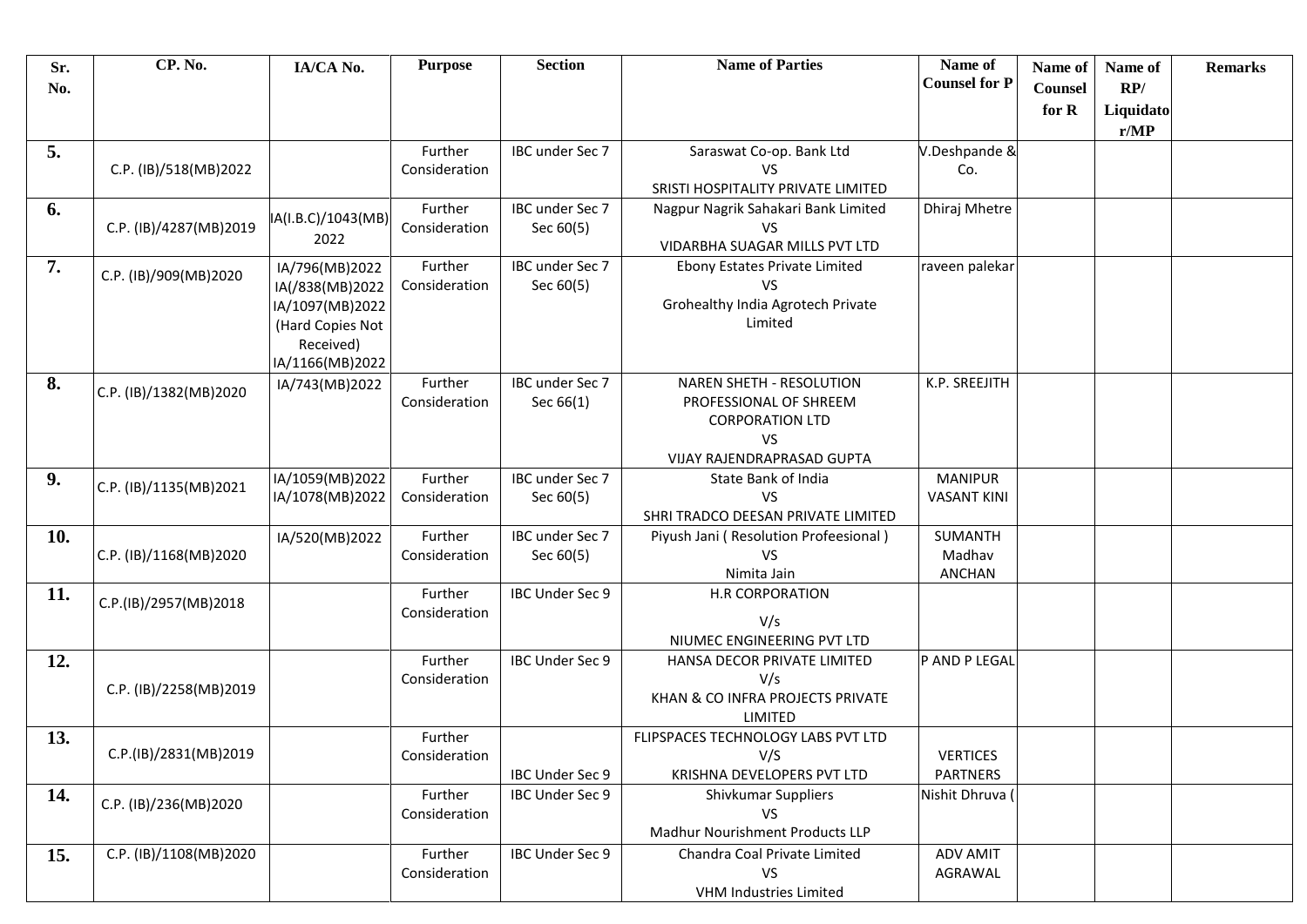| Sr.<br>No. | CP. No.                                              | IA/CA No.       | <b>Purpose</b>           | <b>Section</b>         | <b>Name of Parties</b>                                                                                         | Name of<br><b>Counsel for P</b>                              | Name of<br><b>Counsel</b><br>for R | Name of<br>RP/<br>Liquidato<br>r/MP | <b>Remarks</b> |
|------------|------------------------------------------------------|-----------------|--------------------------|------------------------|----------------------------------------------------------------------------------------------------------------|--------------------------------------------------------------|------------------------------------|-------------------------------------|----------------|
| 16.        | C.P.(IB)/1165(MB)2020<br>(Hard Copies Not Received)  |                 | Further<br>Consideration | IBC Under Sec 9        | <b>BHARTI AIRTEL LTD.</b><br>V/s<br>CREDOSYNC INFOSOFT PVT.LTD.                                                | PRASAD<br>SARVANKAR<br><b>CHAITANYA B</b><br><b>NIKTE</b>    |                                    |                                     |                |
| 17.        | C.P.(IB)/1254(MB)2020                                |                 | Further<br>Consideration | IBC Under Sec 9        | Lease Plan India Private Limited<br><b>VS</b><br><b>CCR Logistics Private Limited</b>                          | Ranit Basu                                                   |                                    |                                     |                |
| 18.        | C.P.(IB)/1360(MB)2020                                |                 | Further<br>Consideration | IBC Under Sec 9        | M S MEGA LINK<br>V/s<br>TLG INDIA PRIVATE LIMITED                                                              | VEDCHETAN<br><b>PATIL</b>                                    |                                    |                                     |                |
| 19.        | C.P. (IB)/61(MB)2021<br>(Hard Copies Not Received)   |                 | Further<br>Consideration | IBC Under Sec 9        | SERVO PACKAGING LIMITED<br>V/s<br>LAKADE POLYFABS INDUSTRIES PRIVATE                                           | ADVOCATE<br><b>NAVIN</b><br>MAHESHWAR<br>I GEETA<br>LUNDWANI |                                    |                                     |                |
| 20.        | C.P. (IB)/394(MB) 2021                               |                 | Further<br>Consideration | IBC Under Sec 9        | RAGHUVIR BUILDCON PVT. LTD.<br>V/s<br>MRPS STEEL PROCESSORS PVT. LTD.                                          | <b>AKSHAY M</b><br>GOSAVI                                    |                                    |                                     |                |
| 21.        | C.P. (IB)/472(MB)2021                                |                 | Further<br>Consideration | <b>IBC Under Sec 9</b> | M/s Koncepts Interior<br><b>VS</b><br>Praxis Home Retail Ltd (Hometown Design and<br>Build)                    | SACHIN<br>MHATRE ()                                          |                                    |                                     |                |
| 22.        | C.P. (IB)/1007(MB)2021                               |                 | Further<br>Consideration | <b>IBC Under Sec 9</b> | ORCHARD ADVERTISING PRIVATE LIMITED<br>V/s<br>TRINITY CARE SERVICES PRIVATE LIMITED                            | <b>INTELLECT</b><br>LEGAL                                    |                                    |                                     |                |
| 23.        | C.P. (IB)/1140(MB)2021                               |                 | Further<br>Consideration | <b>IBC Under Sec 9</b> | Zenith Bio Chemical Industries Private<br>Limited<br>V/s<br>Shri Saikrupa Sugar & Allied Industries<br>Limited | Adesh Agarkar                                                |                                    |                                     |                |
| 24.        | C.P. (IB)/1488(MB)2020<br>(Hard Copies Not Received) | IA/1692(MB)2021 | Further<br>Consideration | <b>IBC Under Sec 9</b> | NATIONAL STEEL ENTERPRISE<br>V/s<br>A & A PROJECT MANAGEMENT<br><b>CONSULTANTS PRIVATE LIMITED</b>             | Siddharth<br>Murarka                                         |                                    |                                     |                |
| 25.        | C.P.(IB)/761(MB)2021<br>(Hard Copies Not Received)   |                 | Further<br>Consideration | Section 95(1)          | ANCHOR LEASING PRIVATE LIMITED<br>V/S<br>SANDEEP AMRUTLAL SHAH                                                 | ABHISHEK<br>ADKE                                             |                                    |                                     |                |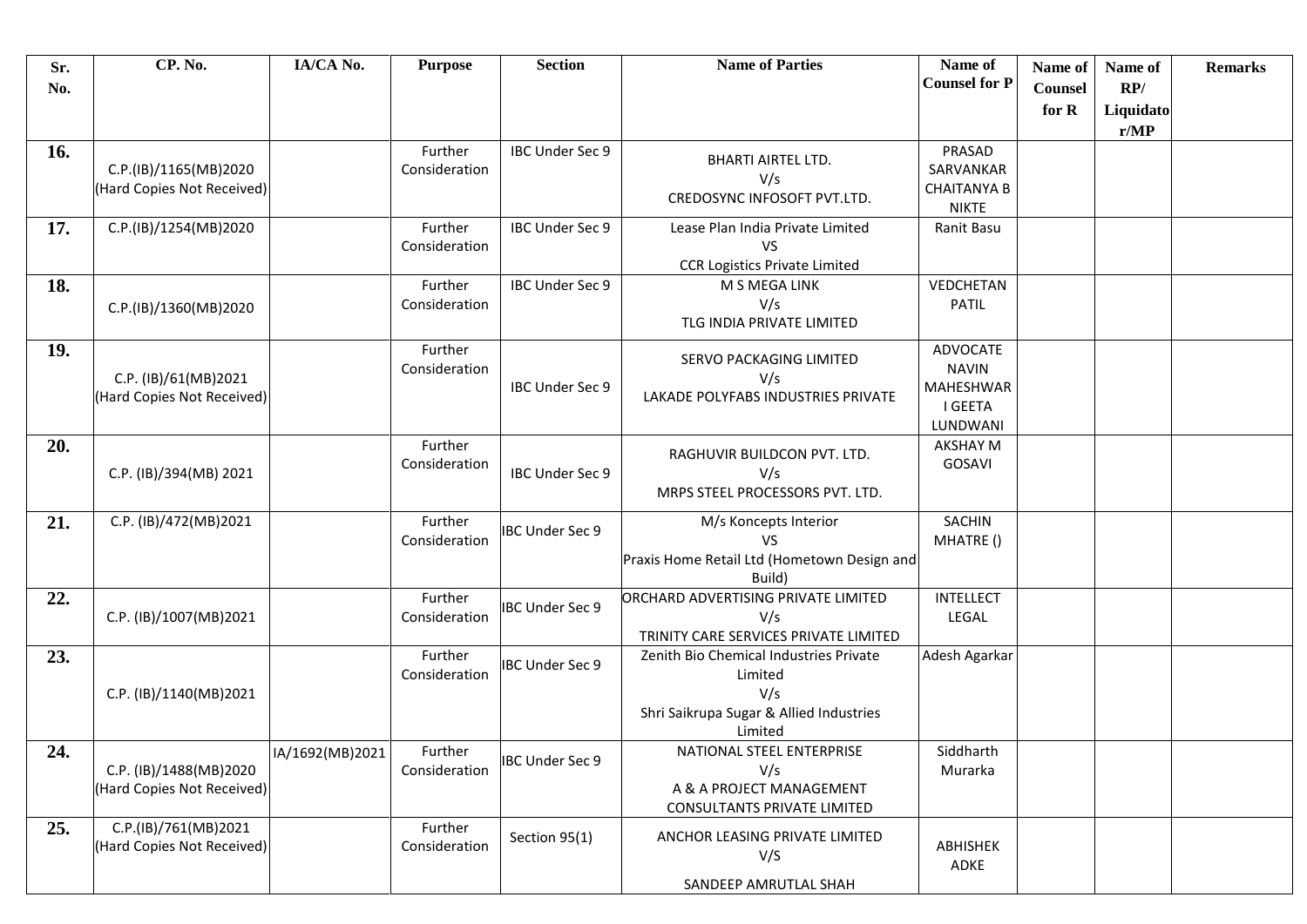| Sr.<br>No. | CP. No.                                      | IA/CA No.          | <b>Purpose</b>           | <b>Section</b>   | <b>Name of Parties</b>                                    | Name of<br><b>Counsel for P</b> | Name of<br>Counsel | Name of<br>RP/    | <b>Remarks</b> |
|------------|----------------------------------------------|--------------------|--------------------------|------------------|-----------------------------------------------------------|---------------------------------|--------------------|-------------------|----------------|
|            |                                              |                    |                          |                  |                                                           |                                 |                    |                   |                |
|            |                                              |                    |                          |                  |                                                           |                                 | for R              | Liquidato<br>r/MP |                |
| 26.        | C.P. (IB)/825(MB)2021                        |                    | Further                  |                  | STATE BANK OF INDIA (CREDITOR)                            | <b>AKR ADVISORS</b>             |                    |                   |                |
|            |                                              |                    | Consideration            | $U/s$ 95(1) of   | THROUGH THE RESOLUTION                                    | <b>LLP</b>                      |                    |                   |                |
|            |                                              |                    |                          | (IBC)            | PROFESSIONAL                                              |                                 |                    |                   |                |
|            |                                              |                    |                          |                  | V/s                                                       |                                 |                    |                   |                |
|            |                                              |                    |                          |                  | MR. PADMESH D. GUPTA                                      |                                 |                    |                   |                |
| 27.        |                                              |                    | Further                  |                  | UNION BANK OF INDIA                                       | <b>MANIPUR</b>                  |                    |                   |                |
|            | C.P.(IB)/938(MB) 2021                        |                    | Consideration            | Section          | V/S                                                       | <b>VASANT KINI</b>              |                    |                   |                |
|            |                                              |                    |                          | 95(1)            | <b>MANMOHAN SHETTY</b>                                    | MV KINI LAW                     |                    |                   |                |
|            |                                              |                    |                          |                  |                                                           | <b>FIRM</b>                     |                    |                   |                |
| 28.        |                                              |                    | Further<br>Consideration |                  | STCI FINANCE LIMITED (CREDITOR)<br>THROUGH THE RESOLUTION |                                 |                    |                   |                |
|            | C.P. (IB)/983(MB) 2021                       |                    |                          | Section 95(1)    | PROFESSIONAL RAJENDRA R. AGRAWAL                          |                                 |                    |                   |                |
|            |                                              |                    |                          |                  | V/s                                                       |                                 |                    |                   |                |
|            |                                              |                    |                          |                  | MS. ANITA JAGDISH MANSUKHANI                              |                                 |                    |                   |                |
| 29.        | C.P. (IB)/1177(MB)2021                       |                    | Further                  |                  | Small Industries Development Bank of                      | <b>AKR ADVISORS</b>             |                    |                   |                |
|            |                                              |                    | Consideration            | Section 95(1)    | India (SIDBI) (through Resolution                         | LLP (N                          |                    |                   |                |
|            |                                              |                    |                          |                  | Professional Ms. Poonam Basak)                            |                                 |                    |                   |                |
|            |                                              |                    |                          |                  | VS                                                        |                                 |                    |                   |                |
|            |                                              |                    |                          |                  | Ms. Anisha Anand                                          |                                 |                    |                   |                |
| 30.        |                                              |                    | Further                  | Section 95(1)    | Small Industries Development Bank of                      | <b>AKR ADVISORS</b>             |                    |                   |                |
|            |                                              |                    | Consideration            |                  | India (SIDBI) (through Resolution                         | <b>LLP</b>                      |                    |                   |                |
|            | C.P. (IB)/1178(MB)2021                       |                    |                          |                  | Professional Ms. Poonam Basak)<br>VS                      |                                 |                    |                   |                |
|            |                                              |                    |                          |                  | Mr. Anoop Anand                                           |                                 |                    |                   |                |
| 31.        |                                              | IA(I.B.C)/1508(MB) | Further                  | Section 95(1)    | State Bank of India through Mr. Asish                     | <b>CYRIL</b>                    |                    |                   |                |
|            |                                              | 2022               | Consideration            | Rule 11 of NCLT, | Narayan                                                   | AMARCHAND                       |                    |                   |                |
|            | C.P. (IB)/1197(MB)2020                       |                    |                          | 2016             | <b>VS</b>                                                 | MANGALDAS                       |                    |                   |                |
|            |                                              |                    |                          |                  | Venugopal Nandlal Dhoot                                   |                                 |                    |                   |                |
|            |                                              |                    |                          |                  |                                                           |                                 |                    |                   |                |
| 32.        | C.A.(CAA)/158(MB)2022                        |                    | Further                  | 230              | OWENS CORNING INDUSTRIES (INDIA)                          | <b>HARSH</b>                    |                    |                   |                |
|            |                                              |                    | Consideration            |                  | PRIVATE LIMITED                                           | RUPARELIA                       |                    |                   |                |
| 33.        | CP/174(MB)2022<br>(Hard Copies Not Received) |                    | Further                  | Sec. 58(3)       | Bharti Suresh Salian<br><b>VS</b>                         | Abhijit Salian                  |                    |                   |                |
|            |                                              |                    | Consideration            |                  | Godrej Industries Ltd.                                    |                                 |                    |                   |                |
| 34.        |                                              | MA/3746/2019       | Further                  |                  | PG HOLIDAY INN PVT LTD                                    |                                 |                    |                   |                |
|            |                                              | MA/2623/2019       | Consideration            |                  | V/s                                                       |                                 |                    |                   |                |
|            | CP/3945(MB)2018                              |                    |                          |                  | BENCOMAR HOTELS (GOA) PVT LTD                             |                                 |                    |                   |                |
|            |                                              | MA2624/2019        |                          |                  |                                                           |                                 |                    |                   |                |
|            |                                              | MA/1209/2018       |                          | Sec. 59          |                                                           |                                 |                    |                   |                |